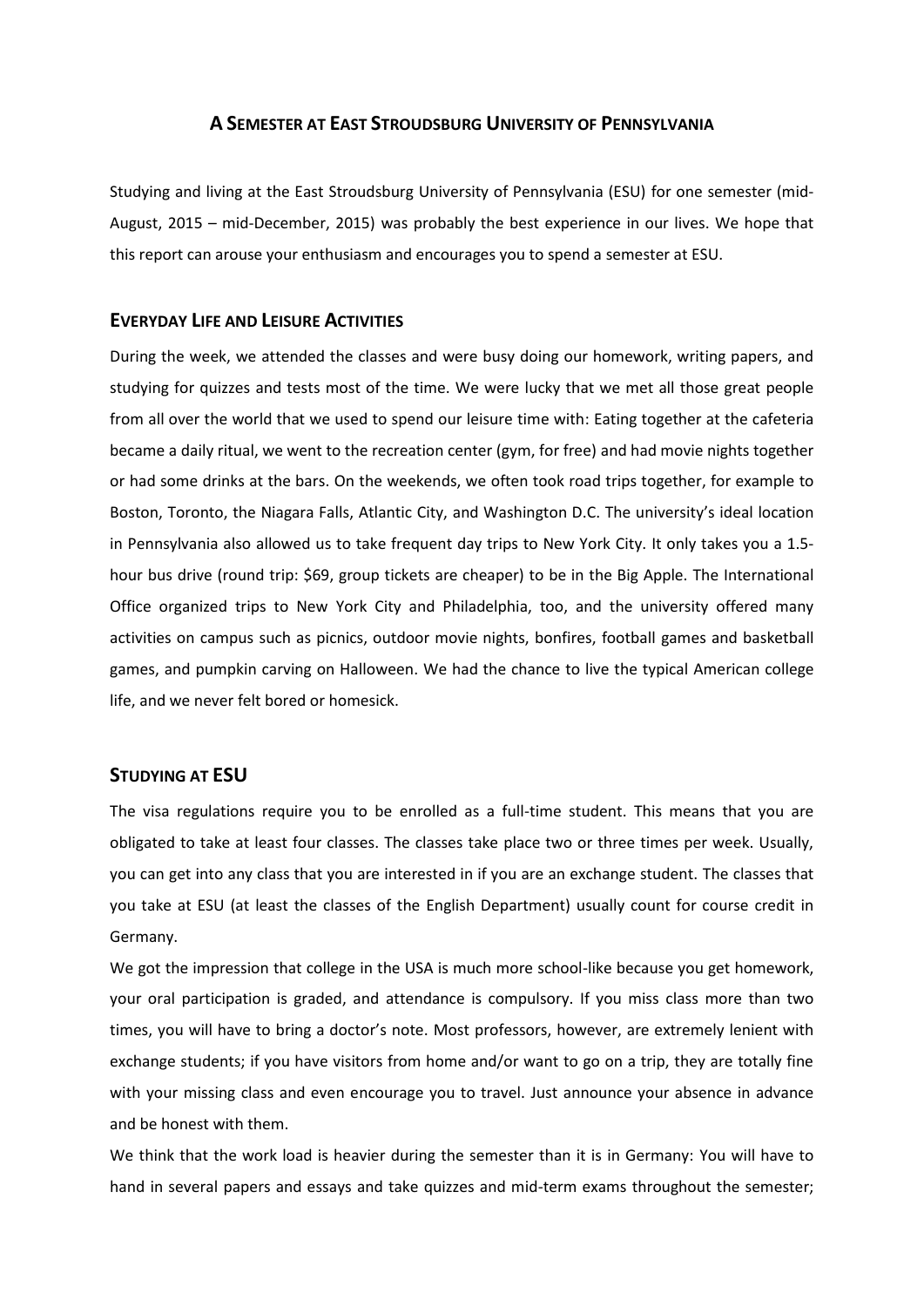assignments are due almost every other week. Those of you who intend to take English literature classes should not take more than two literature classes because the reading amount is huge. We also recommend you to take one or two "fun"/ "hobby" classes. Please note: The classes are numbered according to the respective difficulty level and the workload required (e.g. 100-level classes are for beginners).

In general, you have to work continually and a lot during the semester, but the difficulty level of exams etc. is lower. Especially exchange students from Europe usually do not have problems and often perform very successfully in class. They often perform even better than the American fellow students.

# **FINANCES**

Be aware that studying in the USA for a semester is incredibly expensive. You should be prepared to cover the following expenses:

#### **VISA (J-1)**

In order to apply for the J-1 visa (ca. **350€**), you need to go to the U.S. Consulate General in Frankfurt am Main (**costs for the trip to Frankfurt: ??**).

### **FLIGHT**

You should save around **800€** for the flight (round trip) to the Newark Liberty International Airport (EWR) or to the JFK International Airport (JFK). If you arrive at EWR, the Office of International Programs of ESU might arrange to pick you up and bring you to campus. Try to book as early as possible to get a good deal!

#### **MEDICAL COSTS**

If you want to live on campus, you will be required to have some vaccination, and you will be required to get tested for tuberculosis (ca. **100-200€**).

#### **HEALTH INSURANCE**

You need to have health insurance, which costs about **150€** (e.g. ADAC Auslandsversicherung).

### **HOUSING FEES**

[http://www.esu.edu/students/enrollment\\_services/student\\_billing/tuition\\_fees/housing.cfm](http://www.esu.edu/students/enrollment_services/student_billing/tuition_fees/housing.cfm)

As an international exchange student, you are required to live on campus, in either Minsi Hall or Hemlock Suites.

Minsi Hall is a traditional residence hall, where you share your bedroom with a fellow student (same gender) and the communal bathroom with the rest of the people from your floor (same gender). To